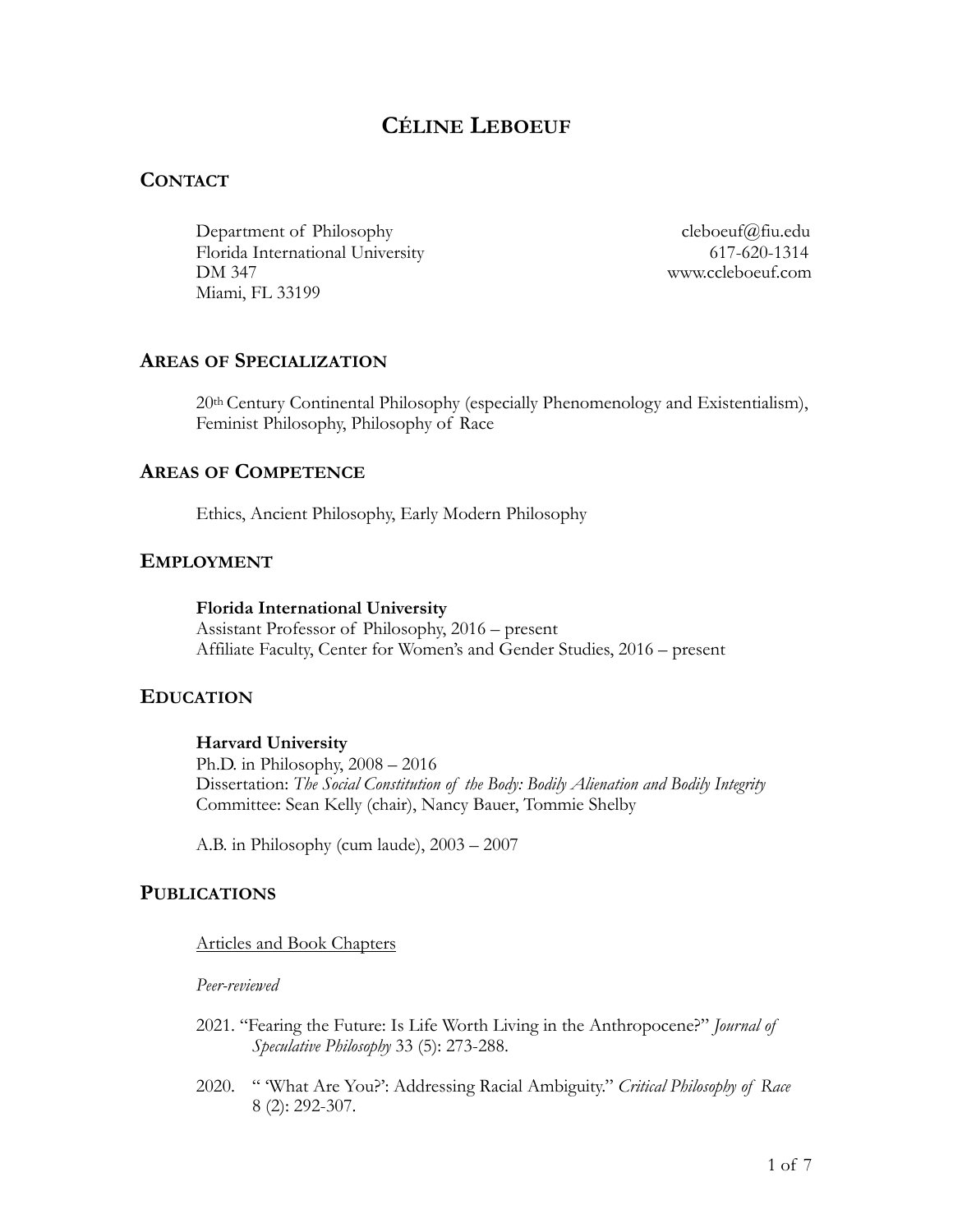- 2020. "The Embodied Biased Mind." In *An Introduction to Implicit Bias: Knowledge, Justice, and the Social Mind*, eds. Erin Beeghly and Alex Madva. New York: Routledge.
- 2019. "What Is Body Positivity? The Path from Shame to Pride." *Philosophical Topics* 47 (2): 113–127.
- 2019. "Simone de Beauvoir's Feminist Art of Living." *Journal of Speculative Philosophy* 33 (3): 448–460.
- 2019. " 'The Audacity of Hope': Reclaiming Obama's Optimism in the Trump Era." *Journal of Speculative Philosophy* 33 (2): 256–267.
- 2019. "Anatomy of the Thigh Gap." *Feminist Philosophy Quarterly* 5 (1). <https://doi.org/10.5206/fpq/2019.1.7312>
- 2018. "Reforming Racializing Bodily Habits: Affective Environment and Mindfulness Meditation." *Critical Philosophy of Race* 6 (2): 164–179.

#### *Invited*

- Forthcoming. "Phenomenology at the Intersection of Gender and Race." In *Horizons of Phenomenology*, edited by Philip Walsh and Jeffrey Yoshimi. Springer Academic Publishers.
- 2021. "The Legacy of Simone de Beauvoir." In the *Oxford Handbook of Feminist Philosophy,* eds. Ásta Kristjana Sveinsdottir and Kim Q. Hall. Oxford: Oxford University Press.
- 2020. "What Reason Is There in the Body? Bodily Suffering and Happiness." In *Nietzsche and Epicurus*, eds. Vinod Acharya and Ryan Johnson. New York: Bloomsbury Publishing.
- 2018. "Anger as a Political Emotion: A Phenomenological Perspective." In *The Moral Psychology of Anger*, eds. Myisha Cherry and Owen Flanagan. Lanham, MD: Rowman & Littlefield.
- 2015. " 'One is not born, but rather becomes, a woman': The Sex-Gender Distinction and Simone de Beauvoir's Account of Woman." In *Feminist Moments*, eds. Susan Bruce and Kathy Smits. London and New York: Bloomsbury Publishing.

#### Reviews

2022. "Review of The Case for Rage*.*" *The Philosophers' Magazine.* https://www.philosophersmag.com/current-issue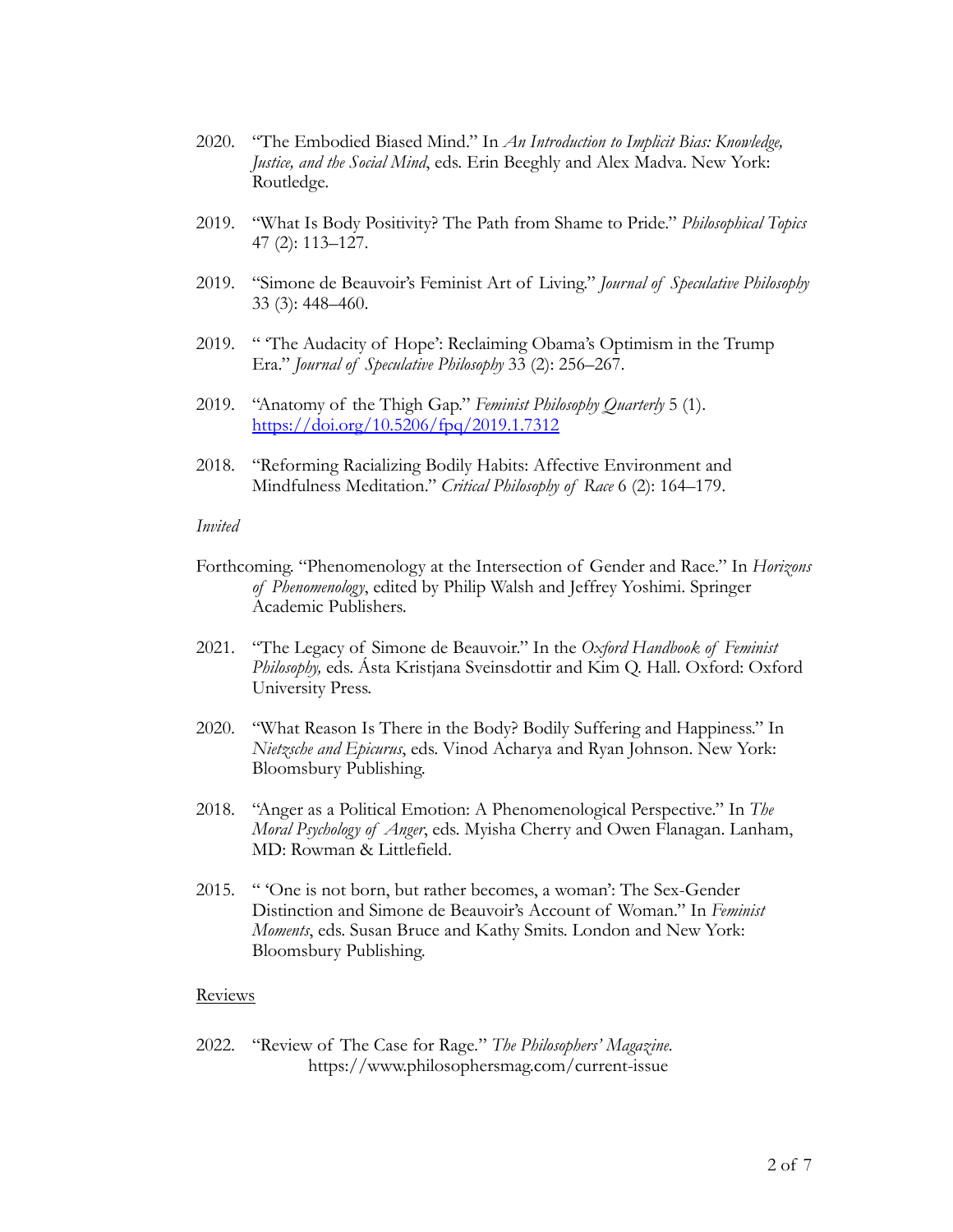- 2022. "Review of Hope Under Oppression*.*" *Notre Dame Philosophical Reviews*: https://ndpr.nd.edu/reviews/hope-under-oppression/
- 2019. "Review of A Companion to Simone de Beauvoir." *Spring 2019 APA Newsletter on Feminism and Philosophy*: 31-33.
- 2019. "Review of Helen Ngo's The Habits of Racism." *Critical Philosophy of Race* 7  $(1): 212 - 217.$

#### Reference

 2021. "Beauvoir, Simone de." *Encyclopedia of the Philosophy of Law and Social Philosophy.*

### **AWARDS AND FELLOWSHIPS**

 Top Scholar Honoree in the Category of Award-Winning Publications, Florida International University, 2019 – 2020 Award for Research, College of Arts, Sciences, and Education, Florida International University, 2019 Award for Teaching, College of Arts, Sciences, and Education, Florida International University, 2019 Award for Research, College of Arts, Sciences, and Education, Florida International University, 2018 NEH Summer Institute, "Reviving Philosophy as a Way of Life," July 2018 Andrew W. Mellon Postdoctoral Visiting Scholar, Department of Philosophy, Pennsylvania State University, 2017 – 2018 Graduate School of Arts and Sciences Dissertation Completion Fellowship, Harvard University, 2015 – 2016 Harvard Horizons Scholar, 2015 Bok Certificate of Excellence and Distinction in Teaching, Harvard University, Fall 2014 Bok Certificate of Excellence and Distinction in Teaching, Harvard University, Spring 2014 Graduate School of Arts and Sciences Summer Pre-Dissertation Fellowship, Harvard University, 2010

### **PRESENTATIONS**

Scholarly Presentations

- "The Future of Black and Asian Solidarities," American Philosophies Forum, Atlanta, GA, April 2022
- "Is Justice Required for Happiness? Lessons from Feminist Theory," Science and Ethics of Happiness Project, Casina Pio IV, Vatican City, February 2022

 "The Social Construction of the White Body," Department of Philosophy, Wesleyan University, November 2021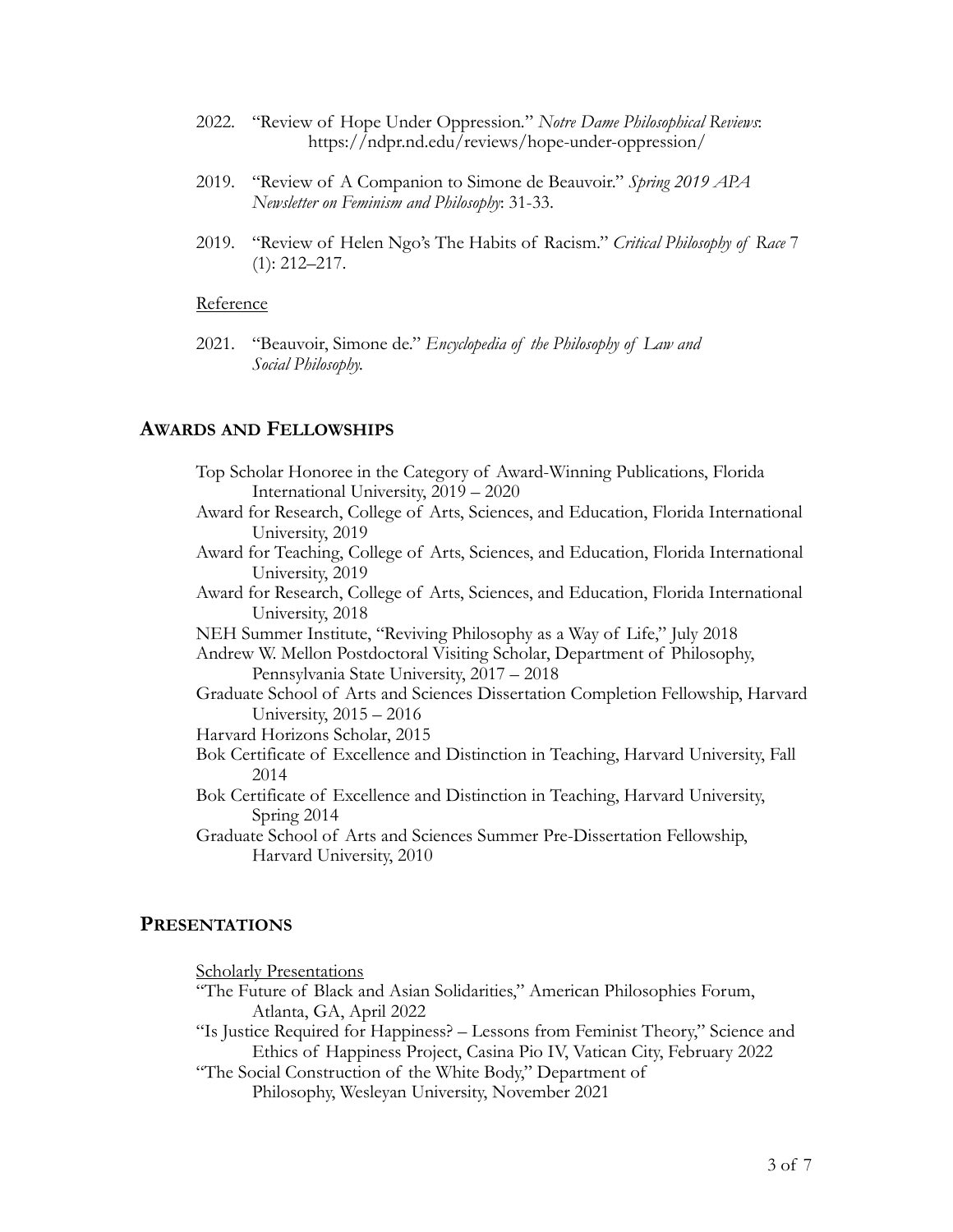- "Fearing the Future: Is Life Worth Living in the Anthropocene?," Department of Philosophy, University of Tampa, November 2021
- "Phenomenology at the Intersection of Gender and Race," Department of Philosophy, Wesleyan University (virtual), May 2021
- "Fearing the Future: Is Life Worth Living in the Anthropocene?" American Philosophies Forum (virtual), April 2021
- "Phenomenology at the Intersection of Gender and Race," Cultural Life Program, Furman University (virtual), October 2020
- "Feminist Pornography: What Would Simone de Beauvoir Say?" philoSOPHIA, May 2020 [canceled]
- "Body Positivity: What Is It? What Do We Want It to Be?" Department of Philosophy, University of Miami, November 2019
- " 'What Are You?' Addressing Racial Ambiguity," Department of Philosophy, DePaul University, May 2019
- " 'What Are You?' Reflections on the Phenomenology Mixed-Race Experience," Eastern APA, January 2019
- "Simone de Beauvoir's Feminist Art of Living," Society for Phenomenology and Existential Philosophy, October 2018
- "Feminist Pornography: What Would Simone de Beauvoir Say?" 25th International Conference of the Simone de Beauvoir Society, October 2018
- " 'What Are You?' Addressing Racial Ambiguity," California Roundtable on Philosophy and Race, October 2018
- "Reforming Racializing Bodily Habits: Mindfulness Meditation as an Intervention," The Logic of Racial Practice: Embodied Cognition, Habitus, and Implicit Bias Symposium, University of Pittsburgh, April 2018
- " The Audacity of Hope': Reclaiming Obama's Optimism in the Trump Era," American Philosophies Forum, April 2018
- " 'What Are You?' Alienation and Objectification in Mixed-Race Experience," Rock Ethics Institute, Pennsylvania State University, January 2018
- "Anatomy of the Thigh Gap," Eastern APA, January 2018
- "In Simone de Beauvoir's Footsteps: A Philosophy of Walking," Philosophy Department, Pennsylvania State University, November 2017
- "Feminism and Simone de Beauvoir's Art of Living," 24th International Conference of the Simone de Beauvoir Society, June 2017
- "Reforming Racializing Bodily Habits: The Practice of Mindfulness," Mentoring Workshop for Pre-tenure Women in Philosophy, June 2017
- "In Simone de Beauvoir's Footsteps: Feminism Embodied," GEA Humanities Faculty Lecture, Florida International University, April 2017
- "Reforming Racializing Bodily Habits," philoSOPHIA, March 2017
- "Embodying Resistance to Racial Oppressions," CUNY Graduate Center MAPshop, February 2016
- "Embodying Resistance to Racial Oppressions," Rock Ethics Institute, Pennsylvania State University, October 2015

"Anatomy of the Thigh Gap," Workshop on Feminist Ontology, MIT, October 2015 "Embodying Resistance to Oppressions," Harvard Horizons Symposium, May 2015

"Alienation and Objectification in the Works of Beauvoir and Fanon," Diverse Lineages of Existentialism Conference, Southern Illinois University at Edwardsville, June 2014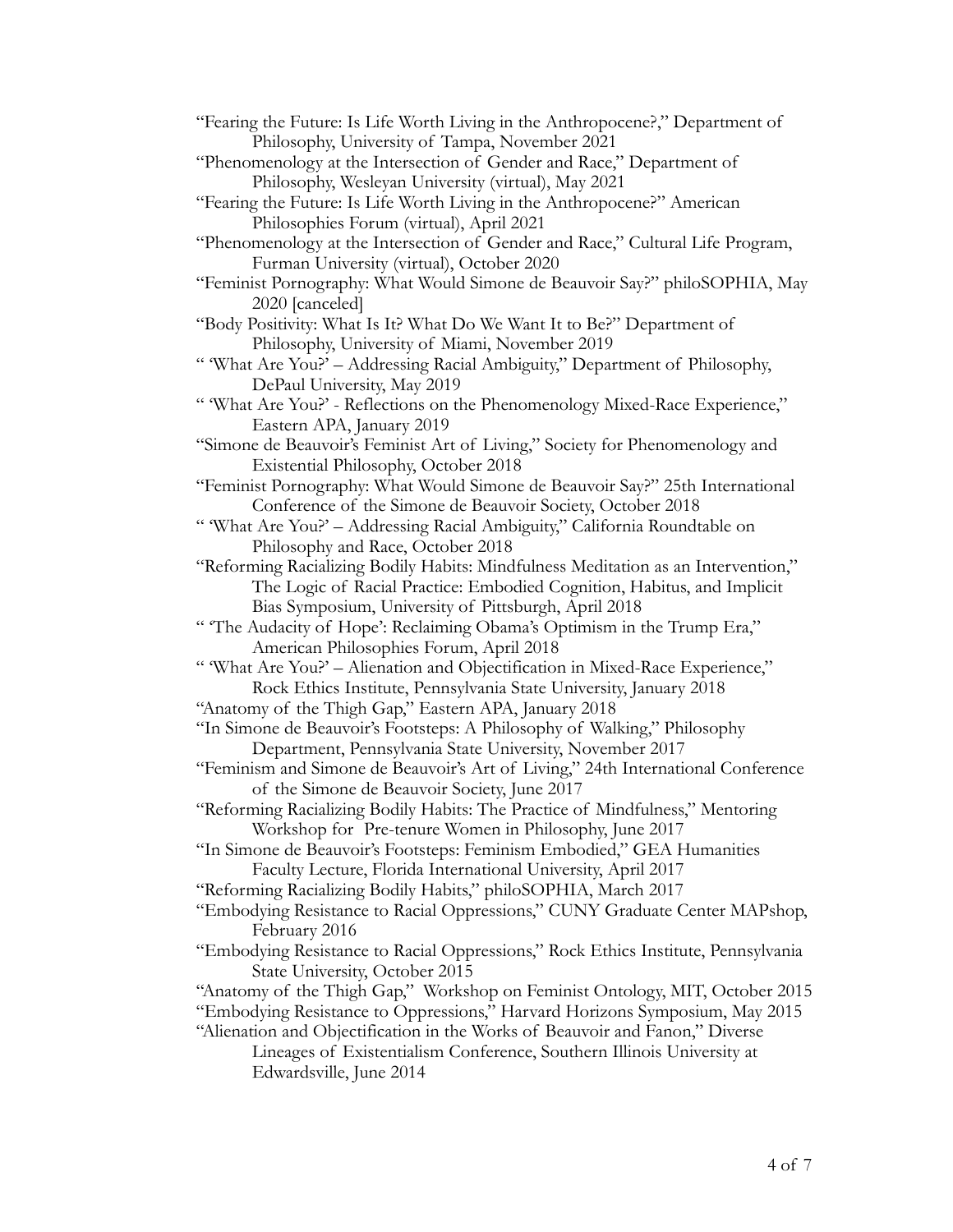"Alienation and Objectification in the Works of Beauvoir and Fanon," European Philosophy Workshop, Harvard University, December 2013

#### **Comments**

- Comments on Manon Garcia's *We Are Not Born Submissive*, Eastern APA (virtual), January 2022
- Comments on Nathalie Nya's *Simone de Beauvoir and the Colonial Experience,* Society for Phenomenology and Existential Philosophy (virtual), September 2021

Comments for Body Politics: African American and Latinx Feminist Cultures of Resistance, Florida International University (virtual), November 2020

Comments on Nick Wiltsher's "The Aesthetic Constitution of Genders," Southern Aesthetics Workshop II (virtual), September 2020

#### Panels

"Anger." Department of Philosophy, Logic and Scientific Method, London School of Economics (virtual), January 2022

Teaching and Public Presentations

- "Existentialism as a Way of Life," Department of Philosophy, Wesleyan University, November 2021
- "Body Positivity: What Is It? What Do We Want It to Be?," Philosophy in an Inclusive Key - Boston (virtual), June 2021
- "Nietzsche." Composer in the Crossfire: Reassessing the Music of Nietzsche's 'St. Peter,' Florida International University, March 2020
- "Body Positivity: What Is It? What Do We Want It to Be?" Fluid Lines: Symposium on the Philosophy of Gender and Sexuality, Miami-Dade College, March 2020
- "How to Become Happier? Live Like Aristotle!" More Fun Than Cheating: Creative Course Design to Foster Student Engagement, Florida International University, October 2019
- "Writing Philosophy Papers," Cultivating Underrepresented Students in Philosophy, Pennsylvania State University, June 2018
- "Phenomenology," HSI Pathways Program, Florida International University, May 2017

 "Mindfulness in the Classroom," Second Annual Inclusiveness Seminar, University of Miami, April 2017

### **TEACHING**

Florida International University

 *Existentialism,* Fall 2016, Fall 2018, Fall 2019, Spring 2022

*Philosophy and Feminism*, Fall 2021

*Philosophy of Death,* Spring 2020, Spring 2021

*Philosophy of Gender and Race,* Spring 2019, Fall 2020

*Phenomenology*, Spring 2017

*Independent Study* (Simone de Beauvoir, Fall 2020; Feminist Philosophy Research Internship, Spring 2021; Queer Philosophy, Fall 2021)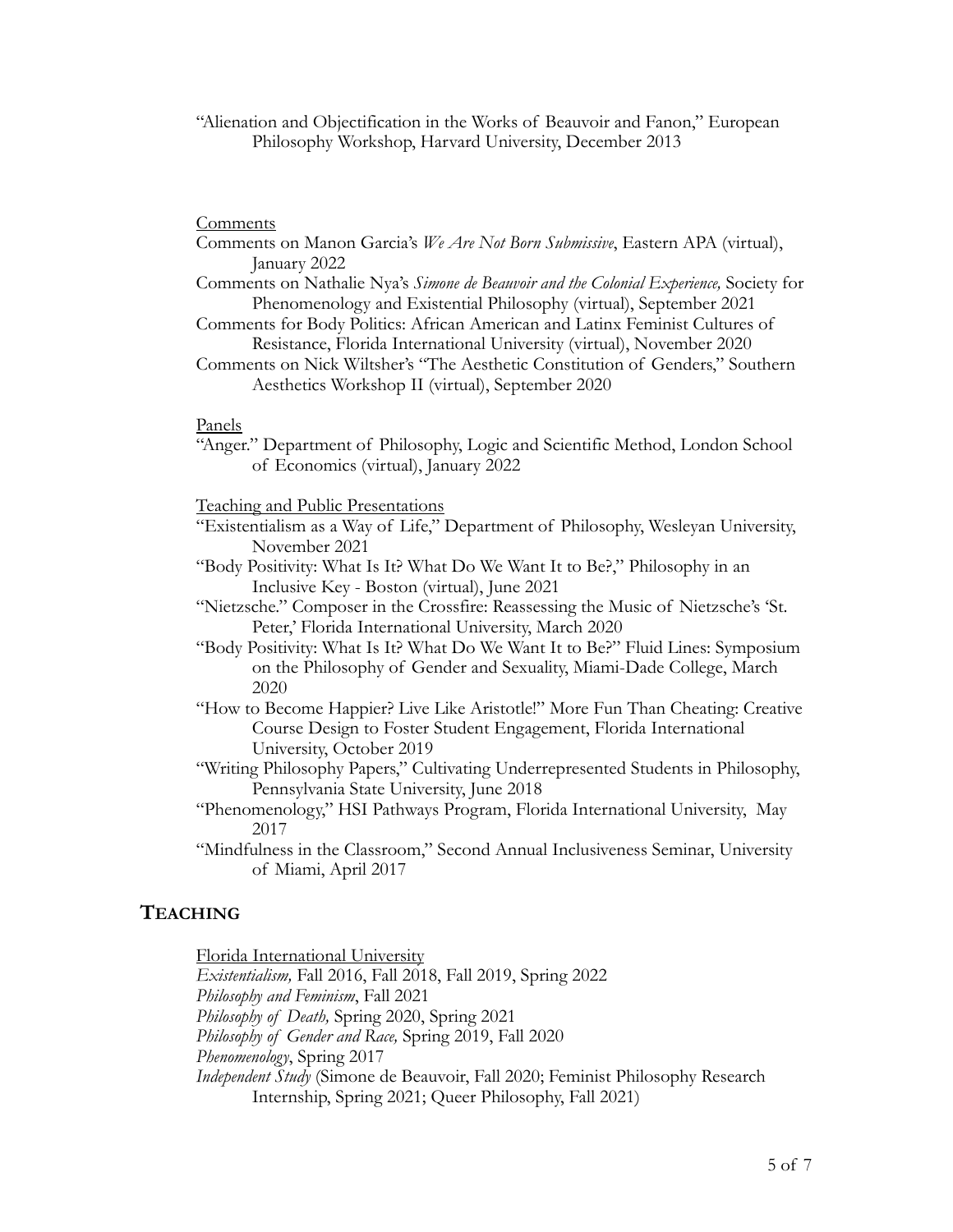*Introduction to Philosophy,* Fall 2016, Spring 2017, Summer 2017, Fall 2018, Spring 2019, Summer 2019, Fall 2019, Spring 2020, Summer 2020, Fall 2020, Spring 2021, Fall 2021, Spring 2022

## **SERVICE**

Professional Service Editorial Board Member, *American Philosophy* book series (Indiana University Press),  $2021$  – present Book Selection Advisory Committee, *Society for Phenomenology and Existential Philosophy,*   $2021$  – present University Service Diversity and Inclusion Representative, Florida International University, 2021 – present Coordinator, Ignite Campaign, Florida International University, 2019 – 2021 Personnel Committee, Department of Philosophy, Florida International University,  $2018 - 2020$ Coordinator for the Speaker Series, Department of Philosophy, Florida International University, 2018 – 2019 Arts and Sciences Library Committee, Florida International University, 2016 – 2017

#### Refereeing

Referee, *Critical Philosophy of Race,* 2019 – 2022 Referee, *Harvard Public Health Review,* 2021 Referee, *European Journal of Philosophy*, 2021 Referee, *Puncta: Journal of Critical Phenomenology,* 2021 Referee, *Ethical Theory and Moral Practice,* 2021 Referee, *Hypatia,* 2020-2021 Referee, *Feminist Philosophy Quarterly,* 2020 Referee (book), Palgrave Macmillan Publishers, 2020 Referee, San Francisco Bay Area Feminism and Philosophy Workshop, 2020 Referee, *Southern Journal of Philosophy,* 2019 Referee, *Journal of Speculative Philosophy,* 2017 – 2018 Referee, Florida Philosophical Association Conference, 2017

## **PROFESSIONAL ORGANIZATIONS**

 *American Philosophical Association,* 2015 – present  *Society for Phenomenology and Existential Philosophy,* 2014 – present  *The Merleau-Ponty Circle,* 2014 – present

## **CERTIFICATIONS**

American Philosophical Practitioners Association, Certified Counselor (Level 1)